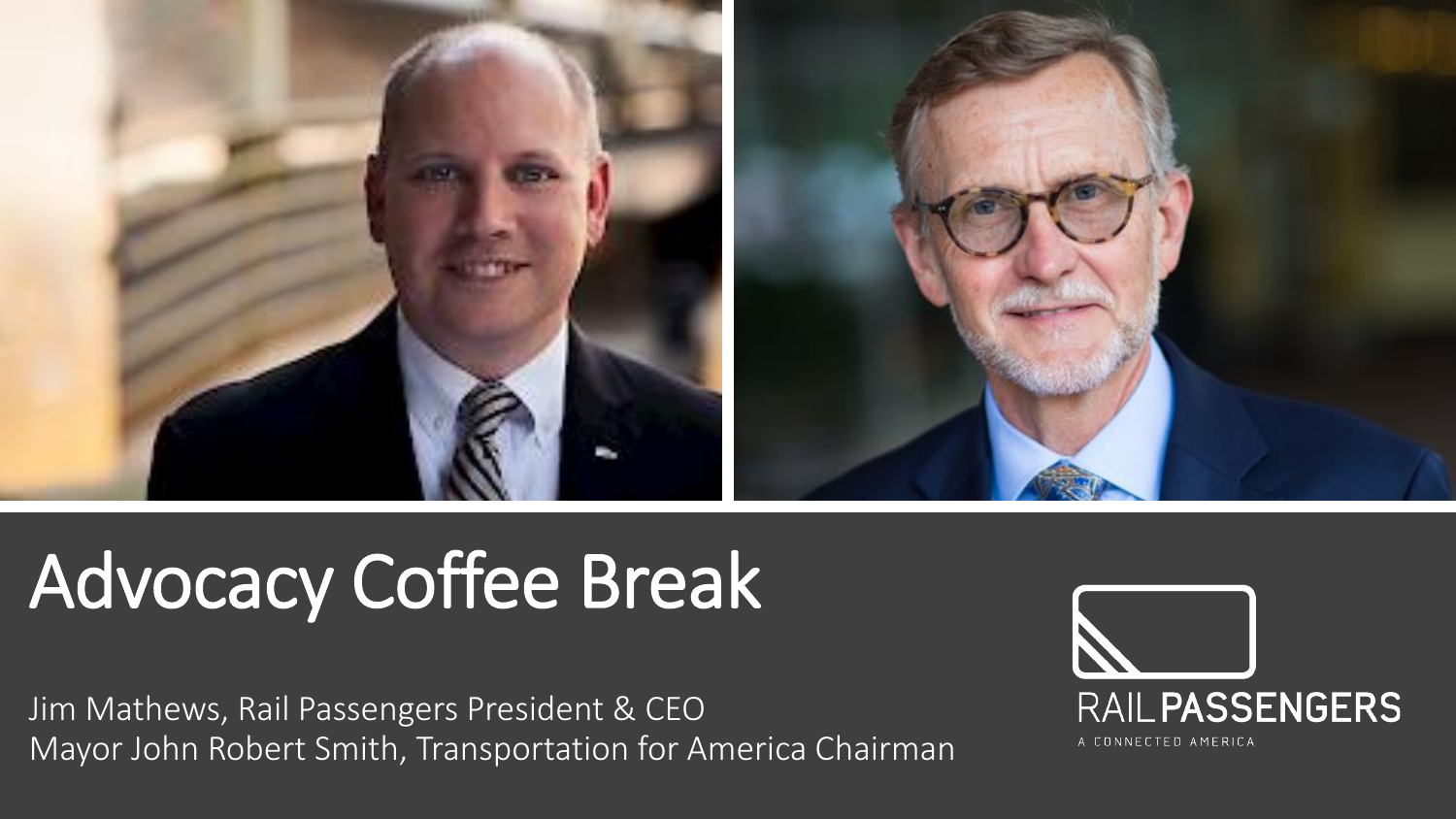### Today's Webinar

#### • **Introduction**

• Joe Aiello, Rail Passengers Field Coordinator

#### • **Legislative Update**

• Sean Jeans-Gail, Rail Passengers VP of Government Affairs + Policy

### • **Advocacy Coffee Break**

- Jim Mathews, Rail Passengers President & CEO
- Mayor John Robert Smith, Transportation for America Chairman

### • **A Look Ahead**

• Madi Butler, Rail Passengers Communications Manager

Elsky Hopes Art Monday the server who will be a common of **Sound College Manufacturer COMMANDATION** All Records to his to A PARTICULAR TELEVISION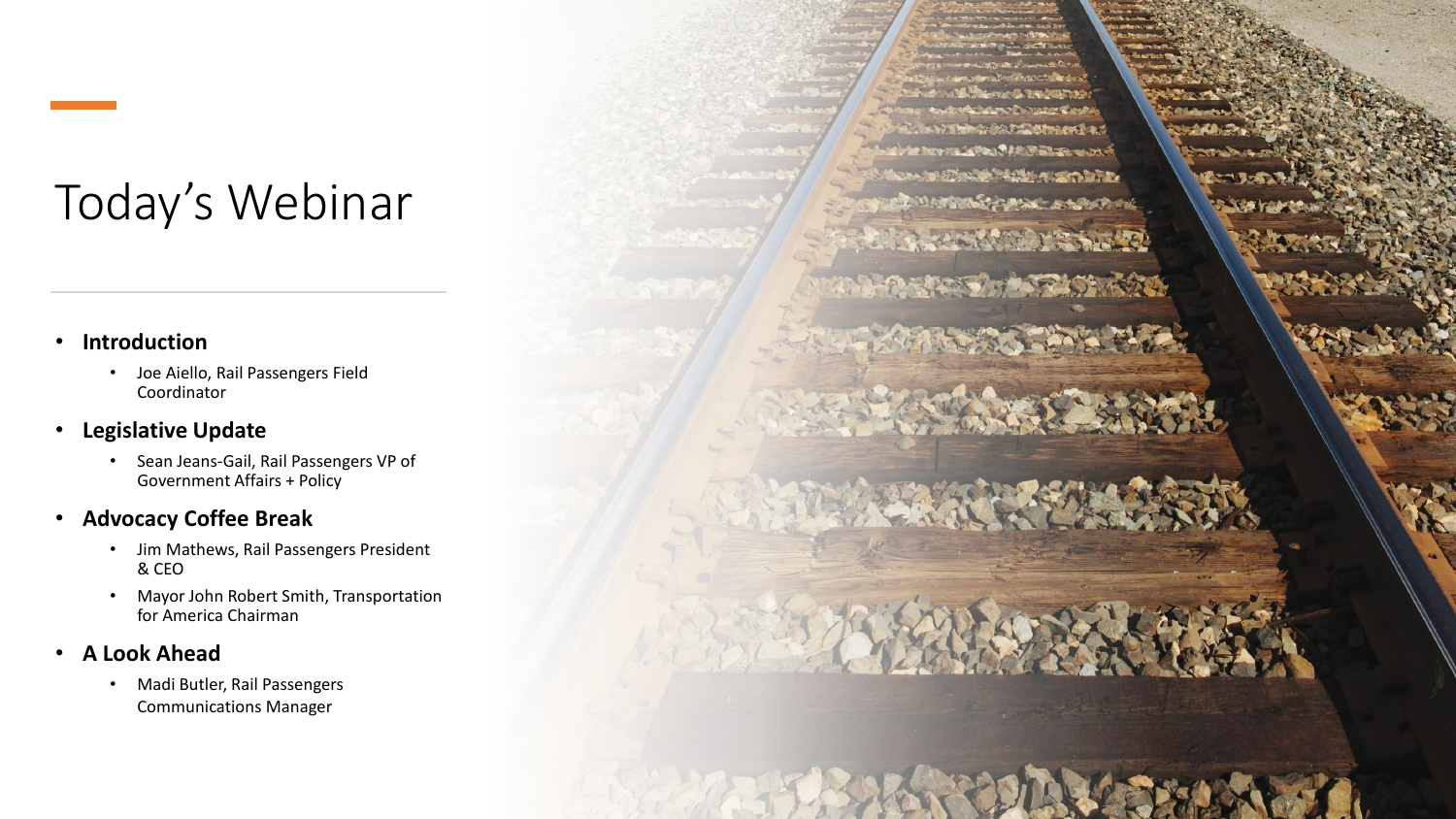



# Legislative Update

Sean Jeans-Gail, Vice President of Gov't Affairs and **Policy** 

Rail Passengers Association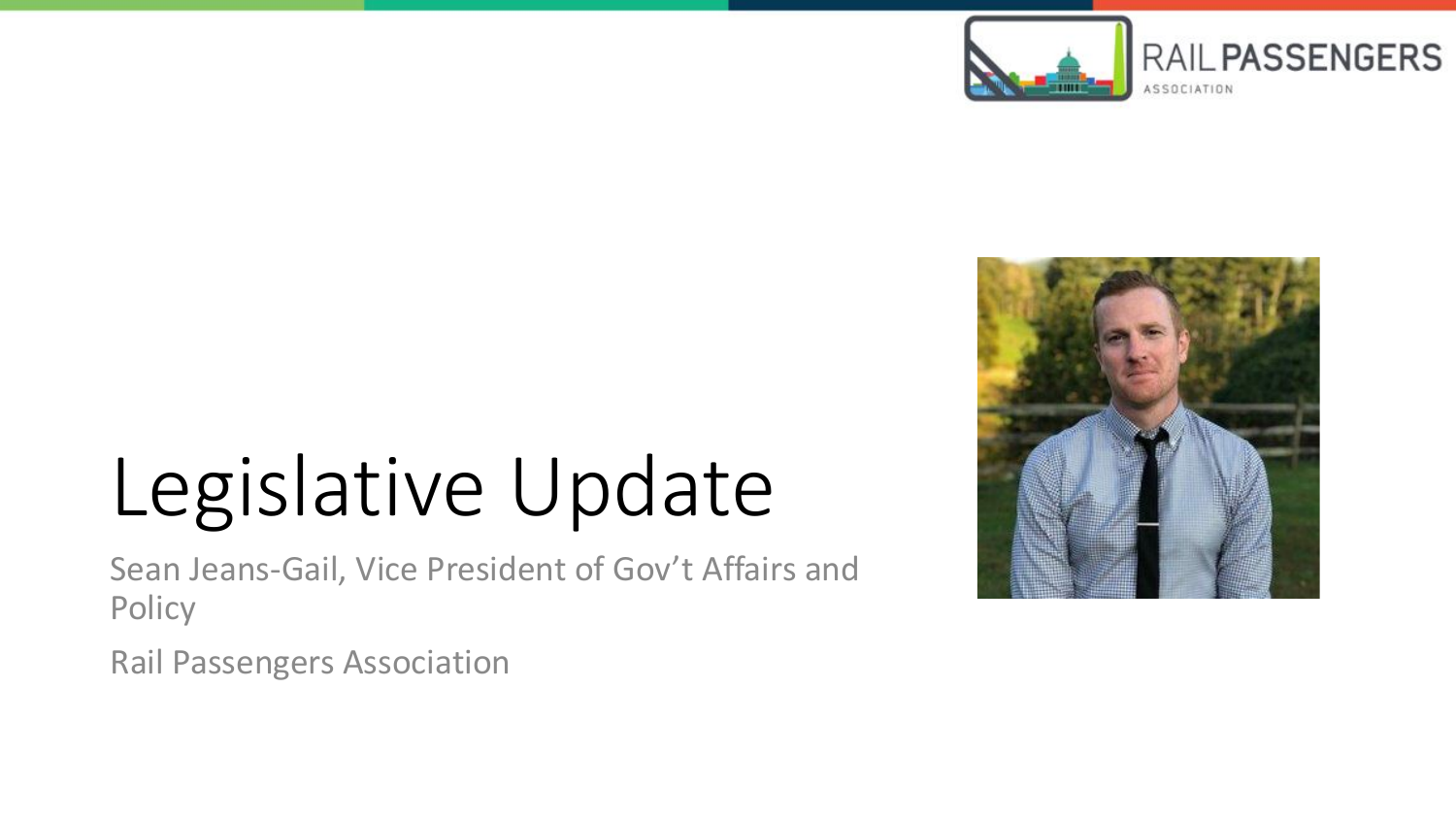

## Legislative Update

- House Transportation & Infrastructure Committee passed budget reconciliation with emergency funding for Amtrak and transit:
	- \$1.54 billion for Amtrak
	- Language requiring restoration of long-distance services within 90 days of enactment
	- Bring back all employees furloughed due to COVID-19
	- \$30 billion for mass transit
- Defeated Rep. Perry amendment to strike all Amtrak funding
	- Vote of 43 Nays 23 Ayes
	- 8 Republicans joined Majority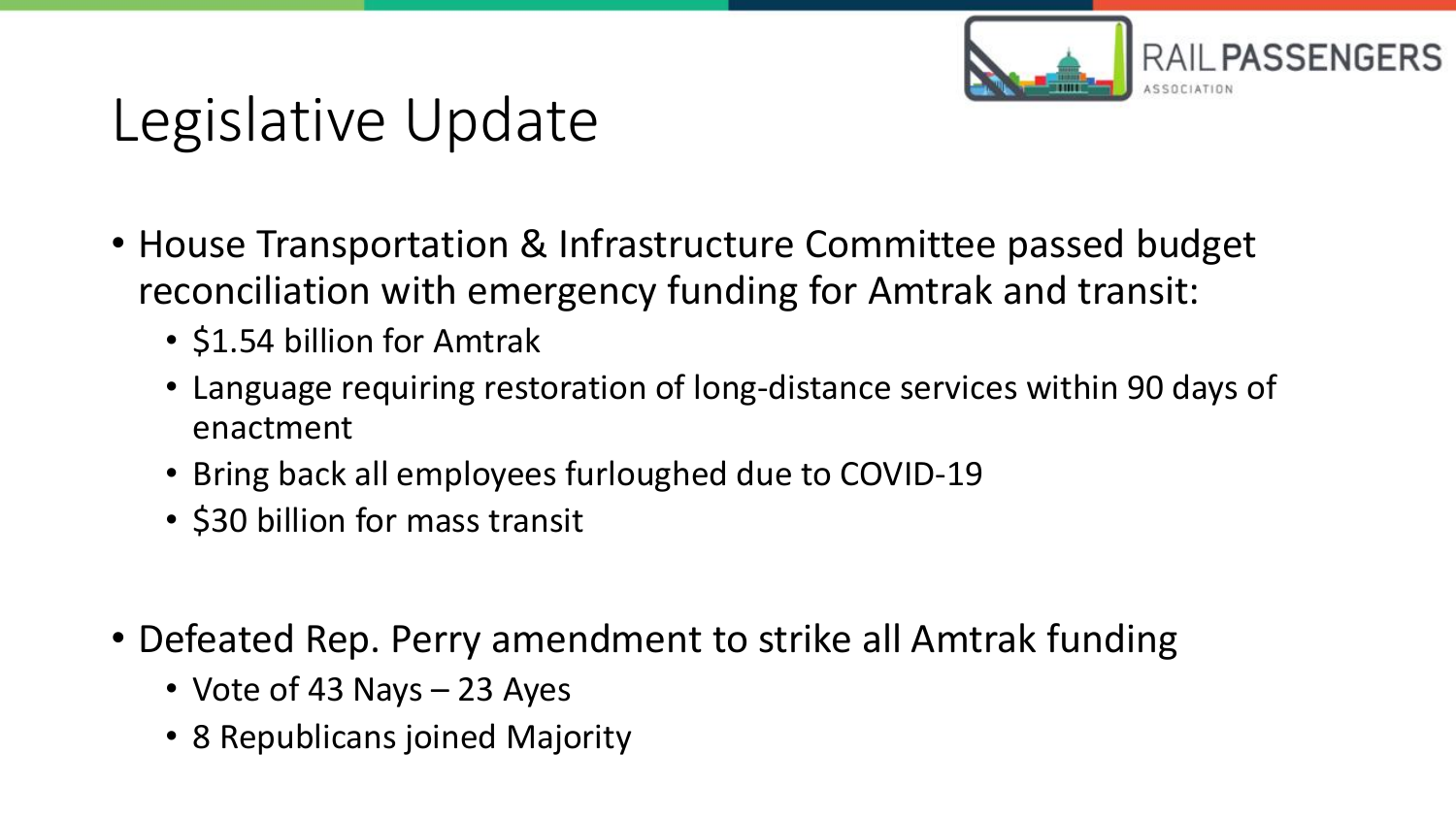

## Legislative Update

- Individual bills head to House Budget Committee for consolidation
	- Vote expected to be a formality
- Senate Budget Committee indicating it will bypass markup of the House bill, send directly to Senate floor
- Democrats targeting final passage ahead of March 14th expiration of U.I.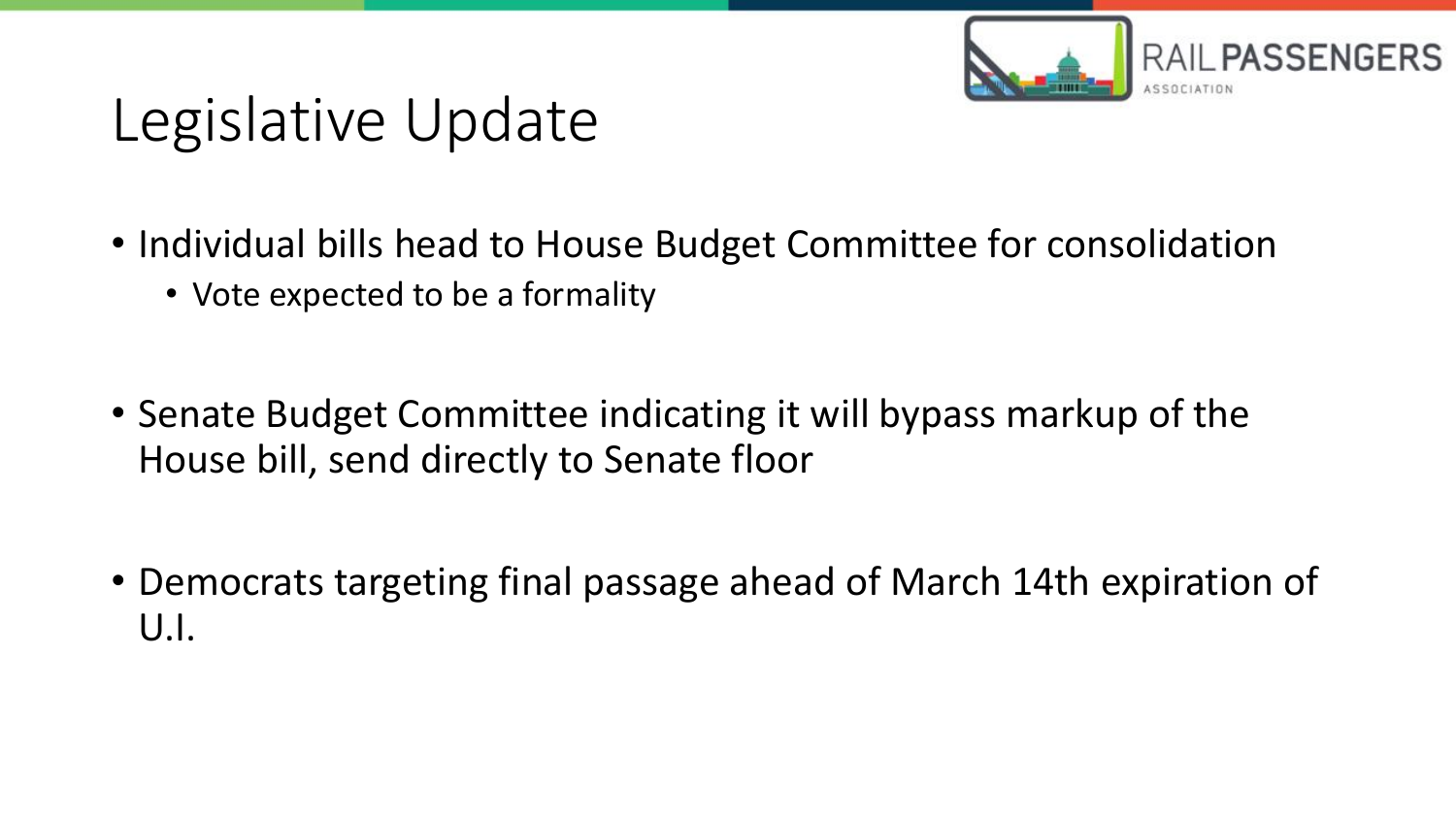

## Legislative Look Ahead

- Biden Administration to reveal infrastructure proposal in coming weeks
- Deadlines for submissions to individual member offices are approaching quickly
- Democratic appropriators making noises about restoring earmarks